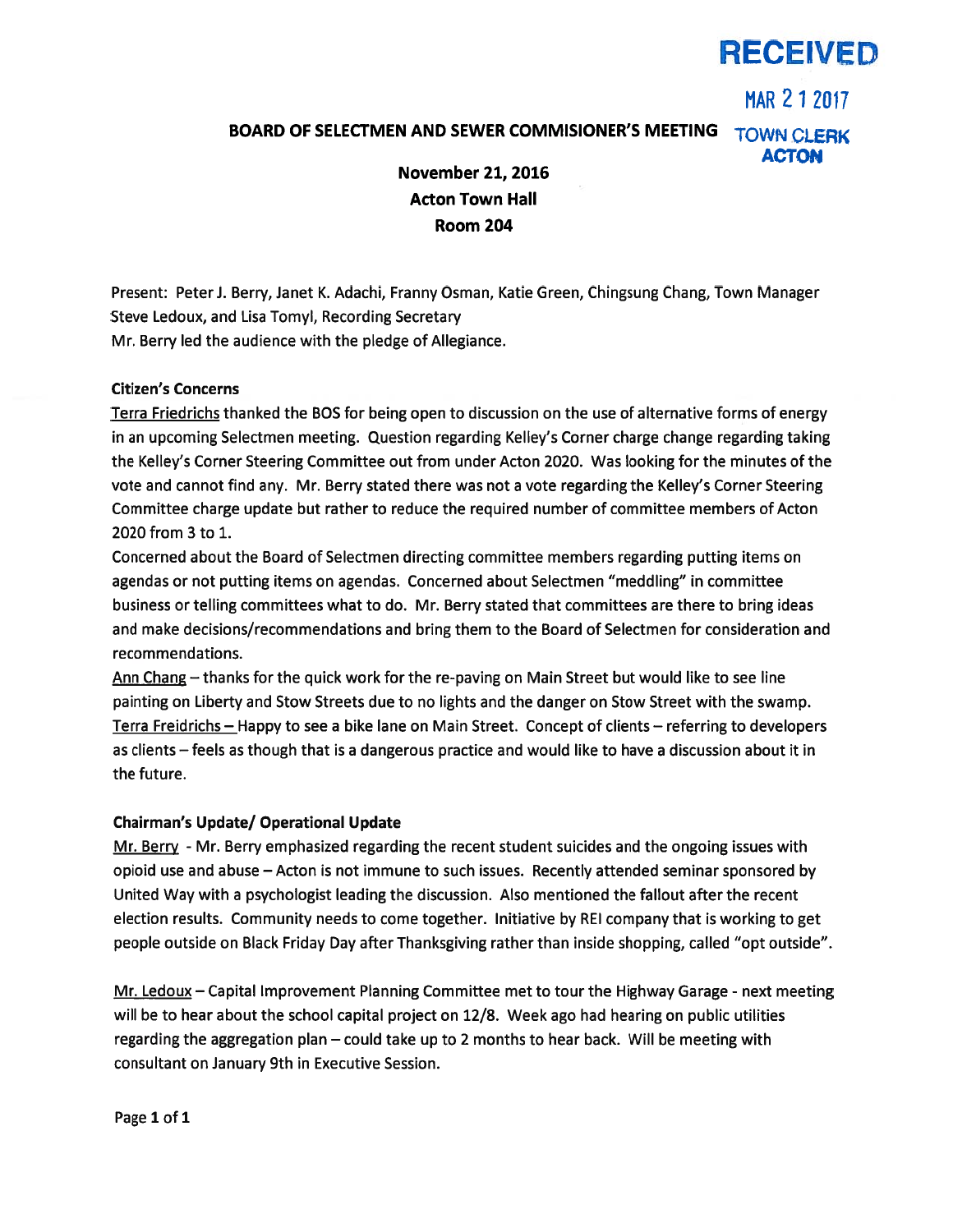### Public Hearings and Appointments

West Acton Sewer Discussion and Update — Corey York, Department of Public Works (DPW)Director introduced the update on the West Acton Sewer Expansion and possibilities. Joseph Shea and Jack Troidel from Woodard & Curran presented <sup>a</sup> power point presentation as an overview of what progression and why the need for the project to move forward.

Ms. Adachi —glad for the discussion —the importance to the people that will be affected if the sewer line goes through and also the cost. Questioned if Woodard and Curran going to do public outreach or will you have someone else that will be handling. Had experience with the pas<sup>t</sup> attempt to have the sewer article at ATM and it did not pass — thinks it was rushed and that there wasn't enough public outreach at the time. Questioned about the placement of the line at the Arlington Street area and the utilization of type of pipe to minimize environmental impact. Common practice now is installing PVC pipe vs. traditional clay piping.

Ms. Green — questioned about capacity regarding the 26,000 gpd and if that estimation for the expansion use is from current use, also if there is anything to anticipate an increase in environmental discharge with the increase of usage — Mr. Shea stated that there are "rules of thumb" to go by and the potential for zoning changes. Ms. Green inquired about the Kmart Plaza and any thought of expansion there as well, also approximately how many septic replacements are to be expected in the Spencer/Tuttle/Flint area.

Ms. Osman — commented on getting <sup>a</sup> decision under control whether to have sewer in West Acton see <sup>a</sup> lot of positive development in Kelley's Corner since sewer came in. Questioned about plan if capacity is exceeded. Questioned about homeowners selling their house and being hooked up to the new sewer line, does it affect title  $V - Mr$ . Shea stated that there is a title V waiver process. Mr. Chang suggested that Woodard and Curran take the time for outreach given the impact of the project with residents and businesses.

Ms. Adachi inquired about criteria for requiring <sup>a</sup> homeowner to hook up to sewer and the Board of Health declares the current septic system is failing or the homeowner is waiting on <sup>a</sup> new septic system. Also, the schools are in the process of developing <sup>a</sup> capital plan for the need of <sup>a</sup> new school and repairs — working on funds and design plans and future needs — this would have to be par<sup>t</sup> of the consideration of sewer design. Ms. Adachi also inquired about the treatment facility's ability to remove pharmaceuticals before discharge into the ground — Mr. Shea stated that it is par<sup>t</sup> of the secondary process and is better than any septic system, also the discharge is cleaner than the Assabet River. Mr. Berry — what is an adequate timeline for <sup>a</sup> Spring Town Meeting — Mr. Shea suggested holding monthly outreach meetings for general communications and by-monthly meetings for targeted locations within the 180-200 parcels directly involved with the project.

Ann Chang — has been involved with previous Sewer Committee in 2008 and feels that this project will never be ready for <sup>a</sup> Spring Town Meeting when the school's plans are not known at this time, and the need to form <sup>a</sup> committee to oversee what the need is and the want is, and <sup>a</sup> special fall town meeting would be more appropriate.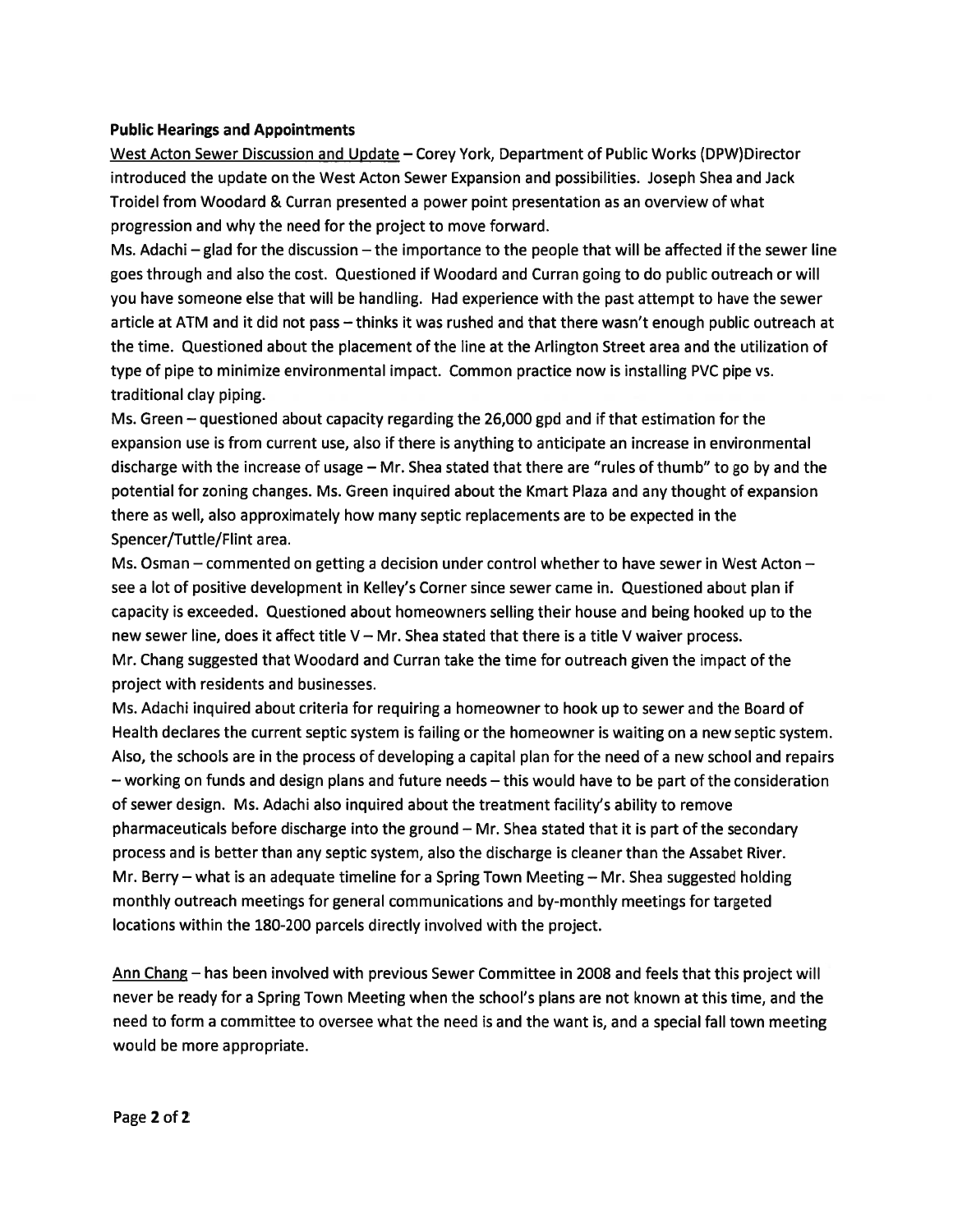Terra Freidrichs — Inquired about how many SBU's are used currently to the Acton Boxborough School District and the West Acton Mall — the designers were unsure since it is not par<sup>t</sup> of the current study. Inquired if the need is really there for (sewer) in West Acton or if it just for economic development — is there <sup>a</sup> technical need — inquired who was behind this study.

Doug Tindal – urges the Board to sequence this very carefully in regards to the capital improvement needs of the schools and the economic development needs of the community. Need to think about long term needs for West Acton.

Ms. Adachi stated that it is too much of an ambitious schedule prior to Annual Town Meeting and think about it for <sup>a</sup> possible special fall town meeting for this article and to allow public outreach and the need to have <sup>a</sup> committee in place prior to potential special fall town meeting, and to see if some members from the previous committee be interested in being involved again. Ms. Green agreed with Ms. Adachi about this article for <sup>a</sup> fall town meeting and to have the Board of Selectmen draft <sup>a</sup> charge for <sup>a</sup> West Acton Sewer Committee. Mr. Change suggested to have the public outreach for not just the immediate affected areas as highlighted in the district map presented by Woodard and Currran, but to all residents and business owners. Ms. Osman will draft <sup>a</sup> charge and membership for the future West Acton Sewer Committee to presen<sup>t</sup> to the Board at <sup>a</sup> future meeting in December.

#### Selectmen Business

Morrison Farmhouse  $-$  Ms. Green put together a spreadsheet containing suggestions with what to do with the farmhouse and the future of its use. Board members made comments regarding the use of the farm. The Board eliminated options that would incur further cost or not relevant. Ms. Green asked that the final suggestions include use for farming, horticultural therapy, and to move the house closer to the Bruce Freeman Rail Trail and to use as <sup>a</sup> visitor center, for historic displays and concession for the Bruce Freeman Rail Trail traffic.

#### 2017 License Renewals —

Ms. Green moved to approve the licenses to expose, keep for sale, and to sell all kinds of alcoholic beverages to be drunk on premise (section 12), Ms. Adachi seconded. All Ayes (5-0) Ms. Green moved to approve the common victualler licenses to expose, keep for sale, and to sell wines and malts to be drunk on premise, Ms. Adachi seconded. All Ayes (5-0) Ms. Green moved to approve all to approve retail package goods store licenses to expose, keep for sale, and to sell all kinds of alcoholic beverages, not to be drunk on premise, Ms. Adachi seconded. All Ayes (5-0)

Ms. Green moved to approve the retail package goods store, license to expose, keep for sale and to sell wines and malt beverages, not to be drunk on premise, Ms. Adachi seconded. All Ayes (5-0) Ms. Green moved to approve the carry in (brown bag) licenses, Ms. Adachi seconded. All Ayes (5-0) MS. Green moved to approve the Class II Used Car licenses, Ms. Adachi seconded. All Ayes (5-0) Ms. Green moved to approve the Class <sup>I</sup> new car licenses, Ms. Adachi seconded. All Ayes (5-0) Ms. Green moved to approve all entertainment licenses, Ms. Adachi seconded. All Ayes (5-0) Page 3 of 3